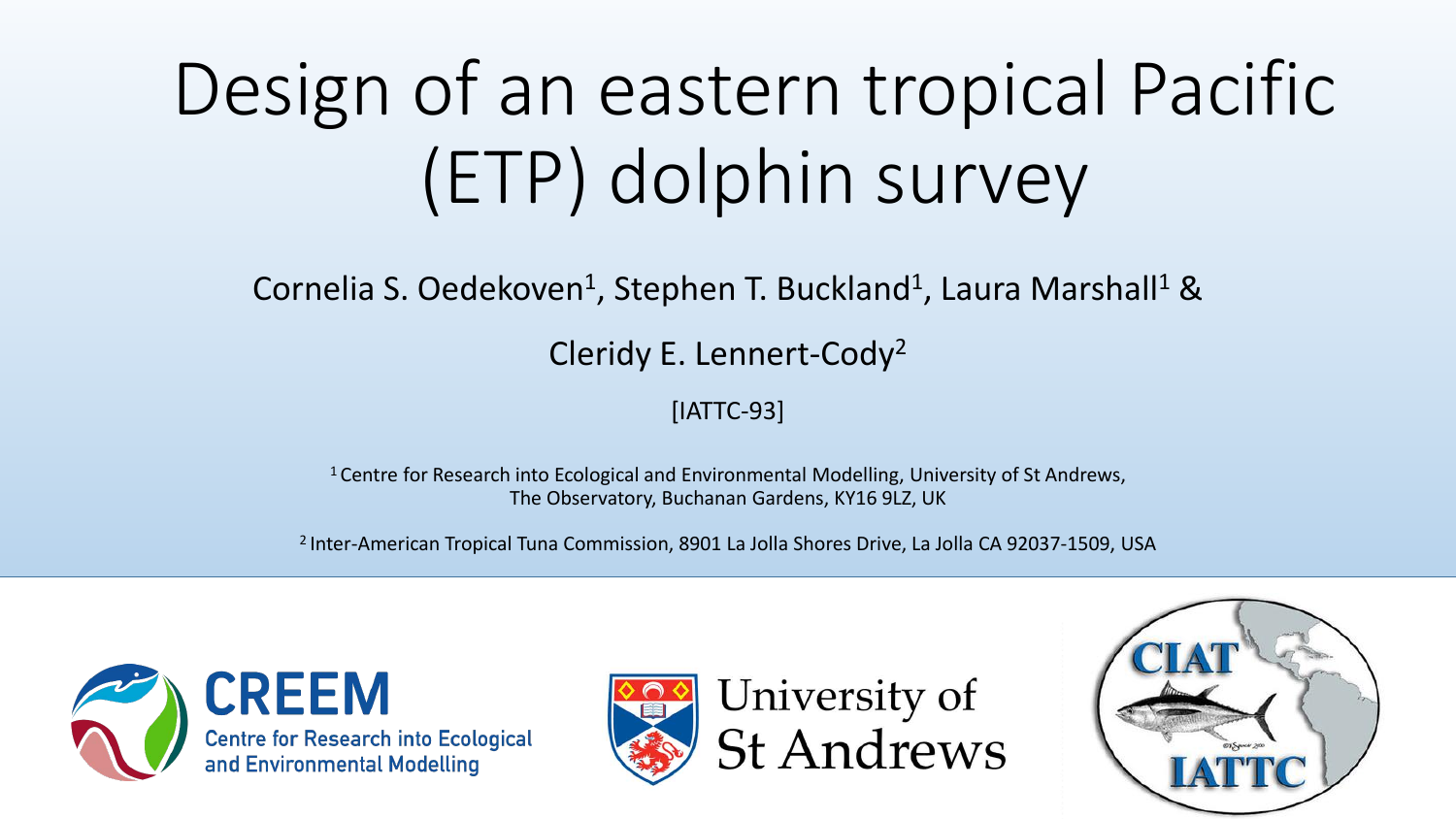## Previous NMFS surveys for ETP dolphin stocks



 $\triangleright$  Barlow (2015): trackline detection probability  $g(0) < 1$  for Beaufort  $> 0$ 

| Beaufort             |  |                                           |      |                                                                        |       | Weighted average |
|----------------------|--|-------------------------------------------|------|------------------------------------------------------------------------|-------|------------------|
| g(0) Spotted dolphin |  | $0.73$ 0.53 0.39                          | 0.28 | $\begin{array}{c} \begin{array}{c} \text{\textend{array}} \end{array}$ | 0.15  | $^{\sim}$ 0.30   |
| Effort (km) STAR06   |  | $100.1$ 375.4 1729.8 3212.2 9375.5 6952.1 |      |                                                                        | 492.1 |                  |

- Effect on abundance estimate  $\sim$  3.3 times higher
- $\triangleright$  We need to verify the g(0) estimates with a field study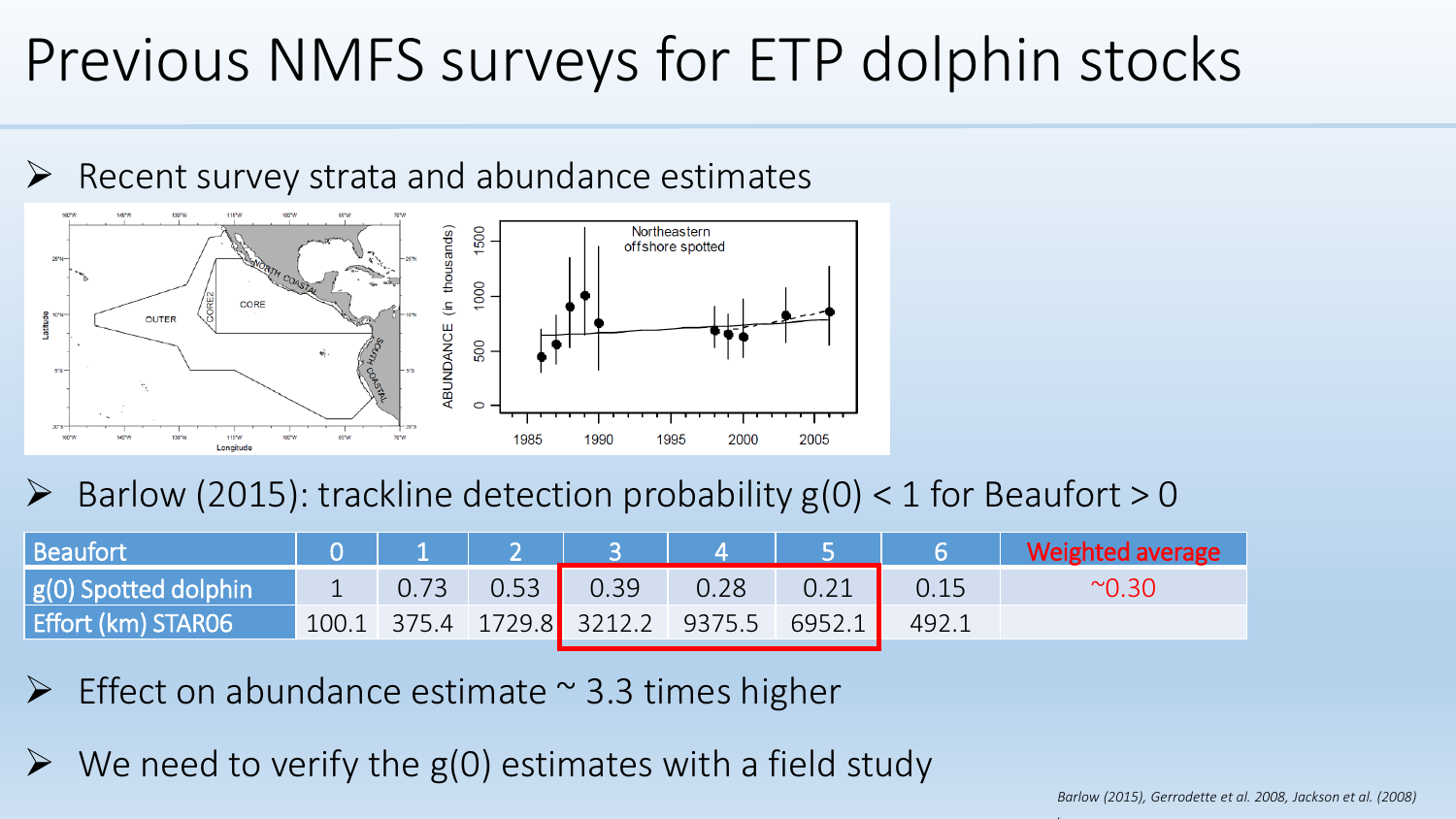## Objectives, survey area and priority stocks

- 1. Estimate *relative* abundance of priority stocks
	- Provides trend estimates
	- Needs comparability with past surveys
- 2. Estimate *absolute* abundance of the priority stocks
	- Stock mortality limits
	- Stock status
	- Needs g(0) estimation

### Priority stocks A:

10 stocks from Gerrodette et al. (2008)

#### Survey area:

STAR06 area and strata



## Priority stocks B:

2 stocks listed as 'depleted' by the MMPA (www.mmc.gov)

#### Survey area:

CORE, CORE2 and N. COASTAL strata

(just the strata where these stocks occur)

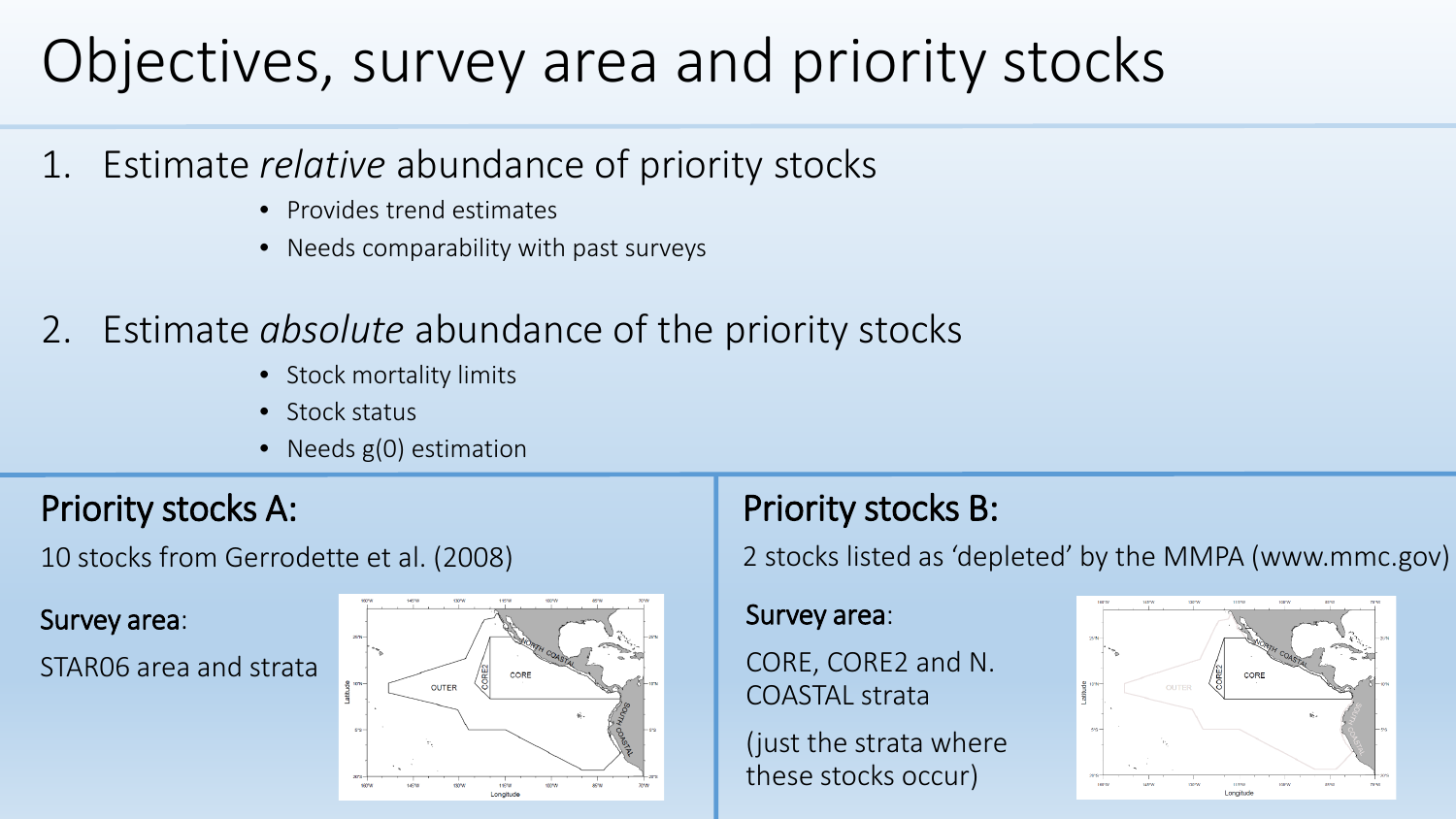## Trial survey

### Rationale

- Pilot survey
- Vessel calibration $1$
- Testing utility of drones for
	- Assessing  $g(0)$  issue<sup>2</sup>
	- School size calibration

### Length3,4

- 30 days if vessel calibration
	- 1 tuna + 1 research vessel
- 14 days if no vessel calibration
	- 1 research vessel
- <sup>1</sup> If tuna vessels are involved in main survey
- <sup>2</sup> If objective 2 and/or if tuna vessels are involved in main survey
- $3 + 5$ -day transits to and from San Diego
- <sup>4</sup> Costs in US\$ 1,000: 4,332.82 (30-day trial, no costs for tuna vessel included) 2,157.82 (14-day trial)

### Area: highest expected encounter rates



Summer and winter distributions of spotted and spinner dolphins in the ETP (Reilly 1990).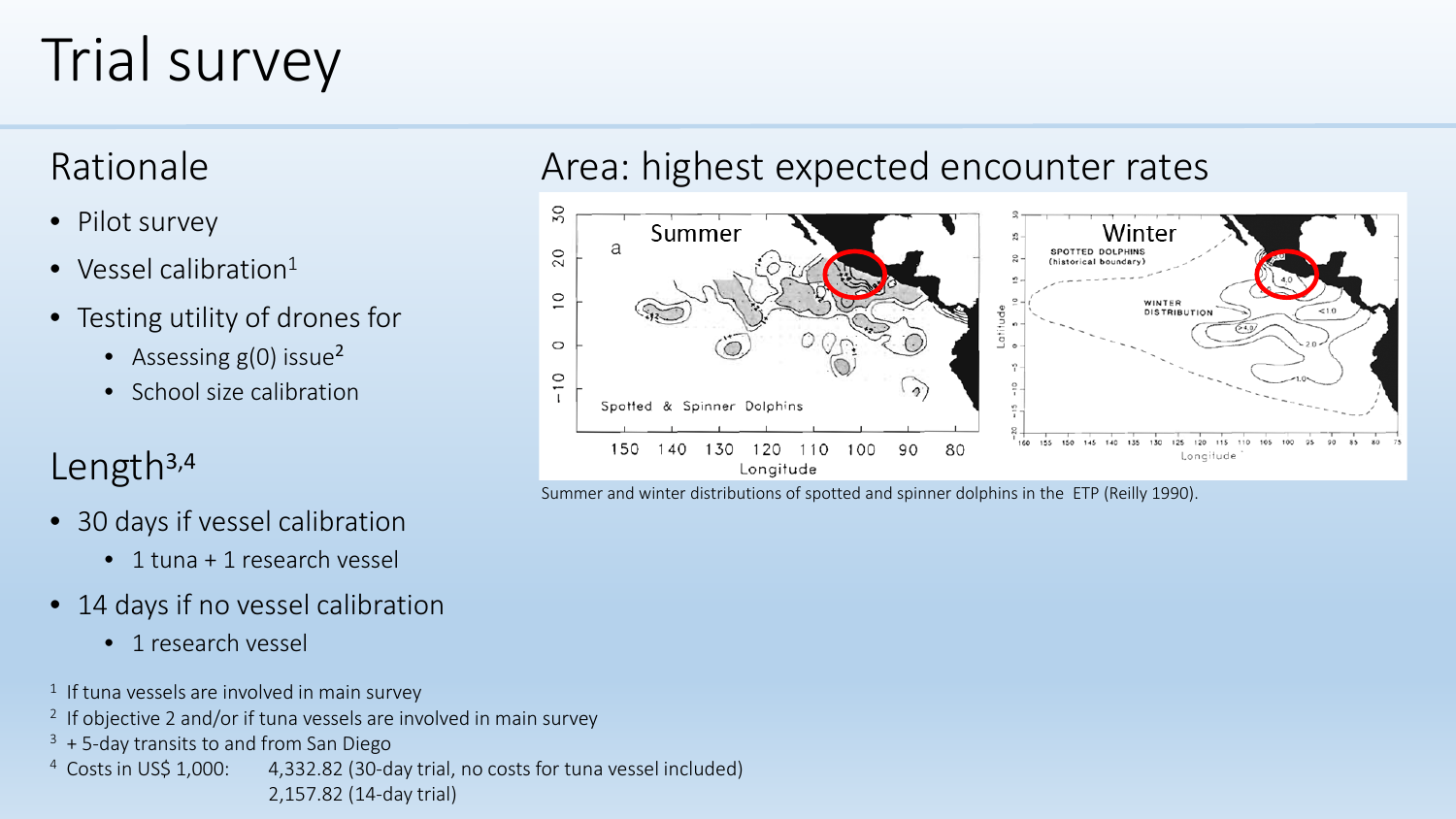|                                                                                                     | Design 1                                                                  | Design 2                           | Design 3 option 1                  | Design 3 option 2                                       |
|-----------------------------------------------------------------------------------------------------|---------------------------------------------------------------------------|------------------------------------|------------------------------------|---------------------------------------------------------|
| Vessels main survey (both research)                                                                 | $\overline{2}$                                                            | $\overline{2}$                     |                                    | 2                                                       |
| Assess absolute abundance                                                                           | Yes                                                                       | <b>No</b>                          | Yes                                | Yes                                                     |
| Drones for $g(0)$                                                                                   | Yes                                                                       | <b>No</b>                          | Yes                                | Yes                                                     |
| Drones for school size calibration                                                                  | Yes                                                                       | Yes                                | Yes                                | Yes                                                     |
| Study area                                                                                          | All STAR06 strata                                                         | All STAR06 strata                  | CORE, CORE2, N. COASTAL            | CORE, CORE2, N. COASTAL                                 |
| <b>Priority stocks</b>                                                                              | 10 stocks                                                                 | 10 stocks                          | 2 depleted stocks                  | 2 depleted stocks                                       |
| Coverage in CORE, CORE2 and<br>N. COASTAL                                                           | Same as previous surveys                                                  | Same as previous surveys           | Same as previous surveys           | Better than previous surveys                            |
| Coverage in OUTER and S. COASTAL                                                                    | Poor<br>Unless increase in effort                                         | Poor<br>Unless increase in effort  | <b>Nil</b>                         | Nil                                                     |
| <b>Expected precision</b>                                                                           | Same as previous surveys                                                  | Same as previous surveys           | Same as previous surveys           | Better than previous surveys                            |
| Possible to detect movement<br>between strata                                                       | Small chance                                                              | Very small chance                  | No chance                          | No chance                                               |
|                                                                                                     | Potential for bias Minor for 2 depleted stocks<br>Considerable for others | Considerable for all 10<br>stocks  |                                    | Minor for 2 depleted stocks Minor for 2 depleted stocks |
| 1,2Total trial survey (in US\$ 1,000)<br>1 research vessel<br>1 in-kind research vessel             | 2,157.82 <sup>1</sup><br>1,401.482                                        | 2,157.82 <sup>1</sup><br>1,401.482 | 2,157.82 <sup>1</sup><br>1,401.482 | 2,157.82 <sup>1</sup><br>1,401.482                      |
| 1,2Total main survey (in US\$ 1,000)<br>No in-kind vessels<br>1 in-kind vessel<br>2 in-kind vessels | 15,380.751<br>10,611.061,2<br>7,641.092                                   | [needs to be assessed]             | 7,079.311<br>4,280.182             | 15,380.751<br>10,611.061,2<br>7,641.092                 |

<sup>1</sup>Costs are based on quotes for Ocean Starr (1<sup>st</sup> vessel) and Ocean Titan (2<sup>nd</sup> vessel) unless in-kind | <sup>2</sup>No costs associated with in-kind vessels are included